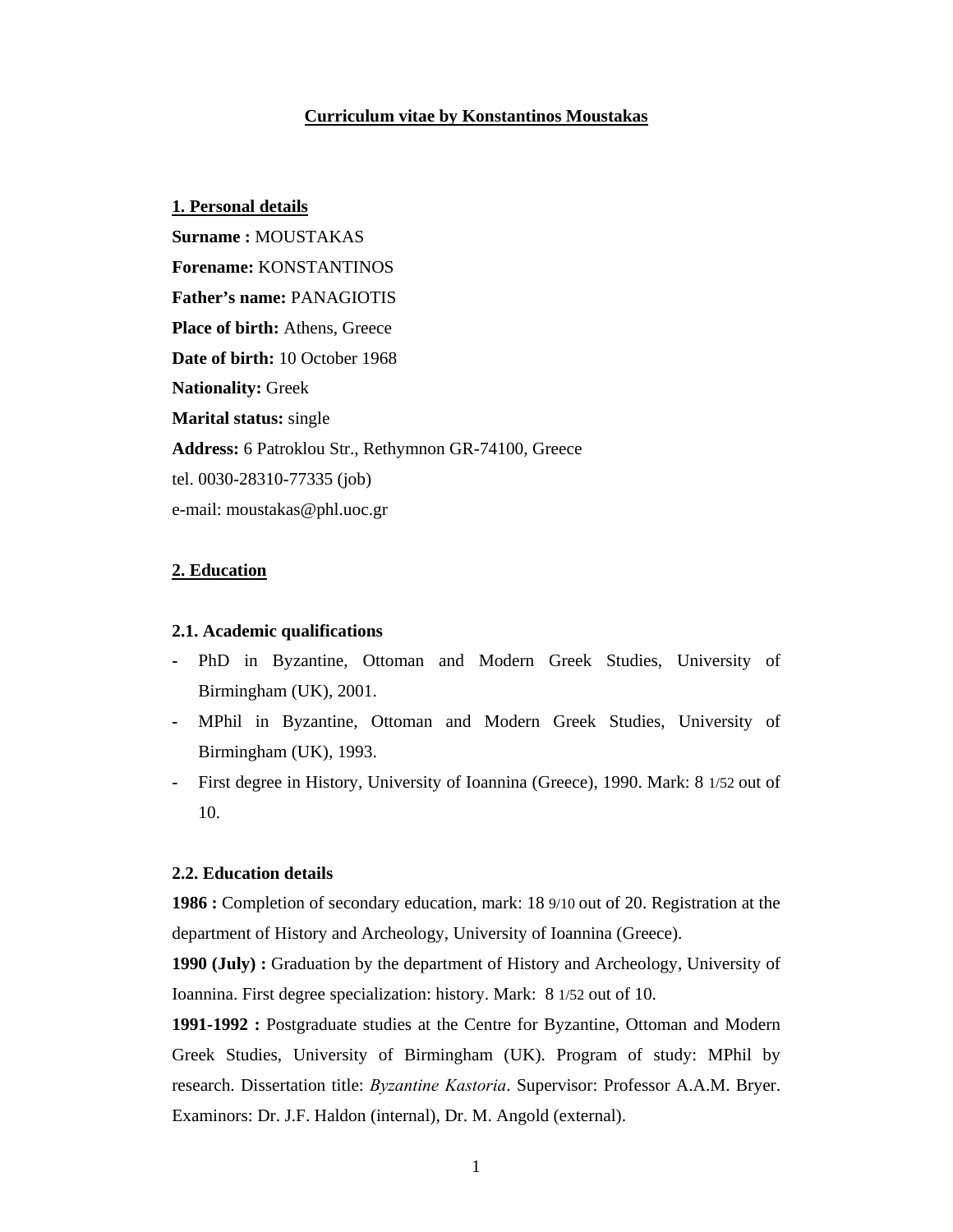**1993 (July):** Graduation for the degree of MPhil.

**1993-96, 1998-2001:** Doctoral candidate at the Centre for Byzantine, Ottoman and Modern Greek Studies, University of Birmingham (UK).

Dissertation topic: *The Transition from Late Byzantine to Early Ottoman Southeastern Macedonia (14th – 15th centuries): A Socioeconomic and Demographic Study*

Supervisors: Professor A.A.M. Bryer, Dr. R. Murphey.

Temporary withdrawal between 30-9-1996 and 30-9-1998 due to compulsory military service in Greece.

Date of oral examination: 2 March 2001.

Examinors: Professor M. Ursinus (internal), Dr. A. Harvey (external).

**14 December 2001:** Graduation for the degree of PhD.

## **Brief presentation of doctoral dissertation:**

*The Transition from Late Byzantine to Early Ottoman Southeastern Macedonia (14th – 15th centuries): A Socioeconomic and Demographic Study*, University of Birmingham 2001, 444 type-written pages, 5 maps, 36 pages of facsimiles.

A localized study of the socio-economic structures and demographic developments during the transitional period of the  $14<sup>th</sup>$  and  $15<sup>th</sup>$  centuries, i.e. the last decades of Byzantine rule, the years of Serbian domination,the times of the Ottoman conquest and the first one hundred years of Ottoman rule. The specific subjects of the study include: a comparative view of how grand property and the fiscal domains took their shape within the Byzantine as well as the Ottoman system; the economic orientation of the rural and urban population throughout that period, as it is reflected in taxation; demographic developments in relation to economic considerations. This study has mainly been based on information derived from documents of a fiscal nature, Byzantine ones from the collections of published documents of the Athonite monasteries and St. John of Serres, as well as unpublished Ottoman registers of the 15<sup>th</sup> century, which I studied during a research session at the archives of Istanbul.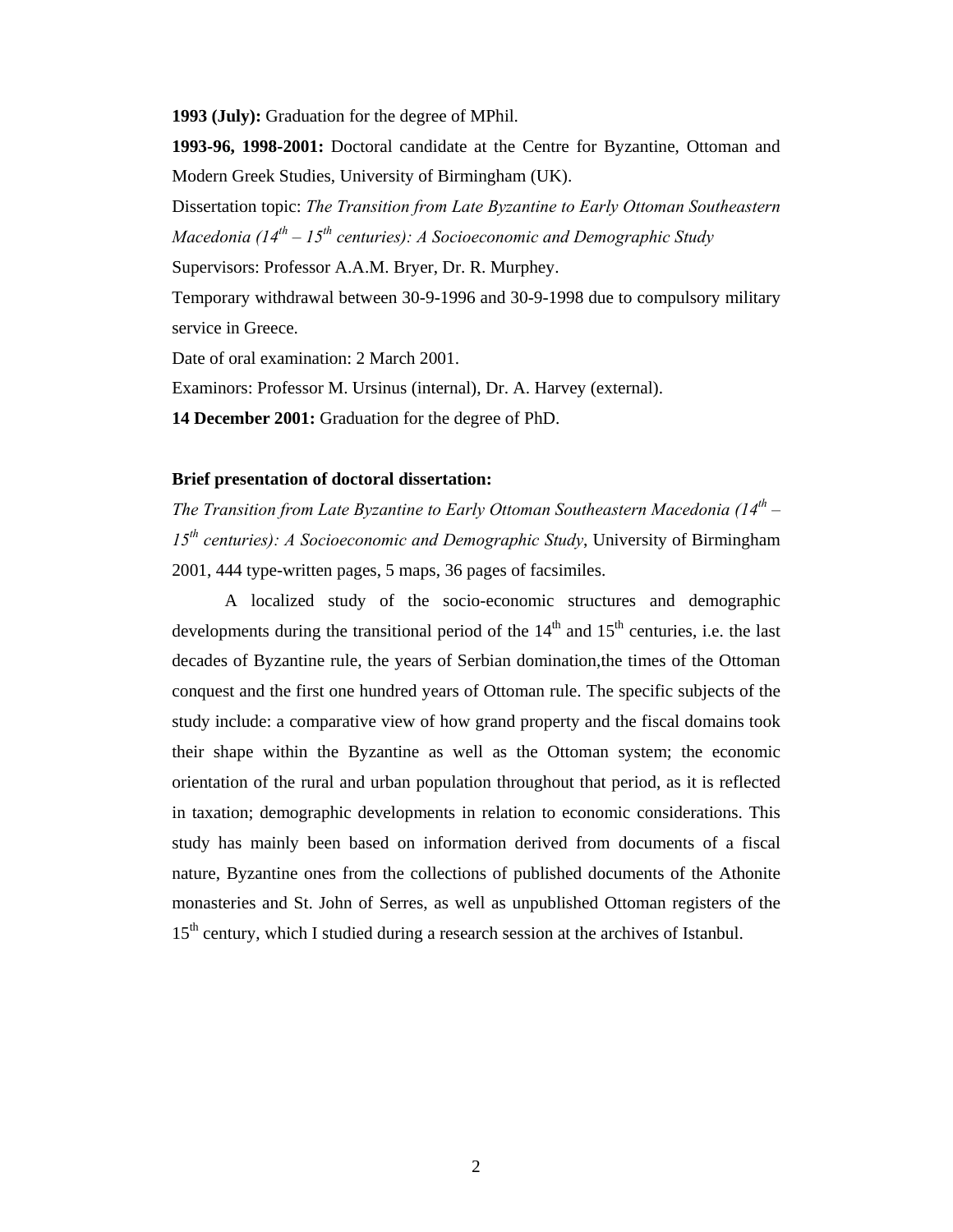# **2.3. Grants**

**15-1-1992 – 15-7-1995:** sponsorship of my post-graduate and doctoral studies by the Greek State Scholarship Foundation after successful participation to qualifying exams.

#### **3. Languages**

- **3.1. Greek:** native speaker.
- **3.2. English:** perfect.
- **3.3. French:** good.
- **3.4. Modern Turkish:** good.

**3.5. Old Turkish (Ottoman):** reading ability of printed text, as well as hand-written text in *nesih* and *siyakat* scripts.

- **3.6. Bulgarian:** slight.
- **3.7. Russian:** slight.

## **4. Career**

#### **4.1. Research**

## **4.1.1. 1-9-2004 – present:**

Researcher – Project manager.

Institute of Mediterranean Studies / Foundation of Research and Technology, Rethymnon (Greece).

Research project: "Personal names in the Greek lands,  $13<sup>th</sup> - 16<sup>th</sup>$  centuries".

# **4.1.2. 20-1-2000 – 27-9-2002:**

Research cadre.

Foundation of the Hellenic World, Athens (Greece).

Research area: Byzantine, Seljuk and early Ottoman Anatolia.

## **4.2. Teaching**

#### **4.2.1. 14-1-2005 – present:**

Lecturer.

University of Crete (Greece).

Department of History and Archaeology

Subject: Byzantine History.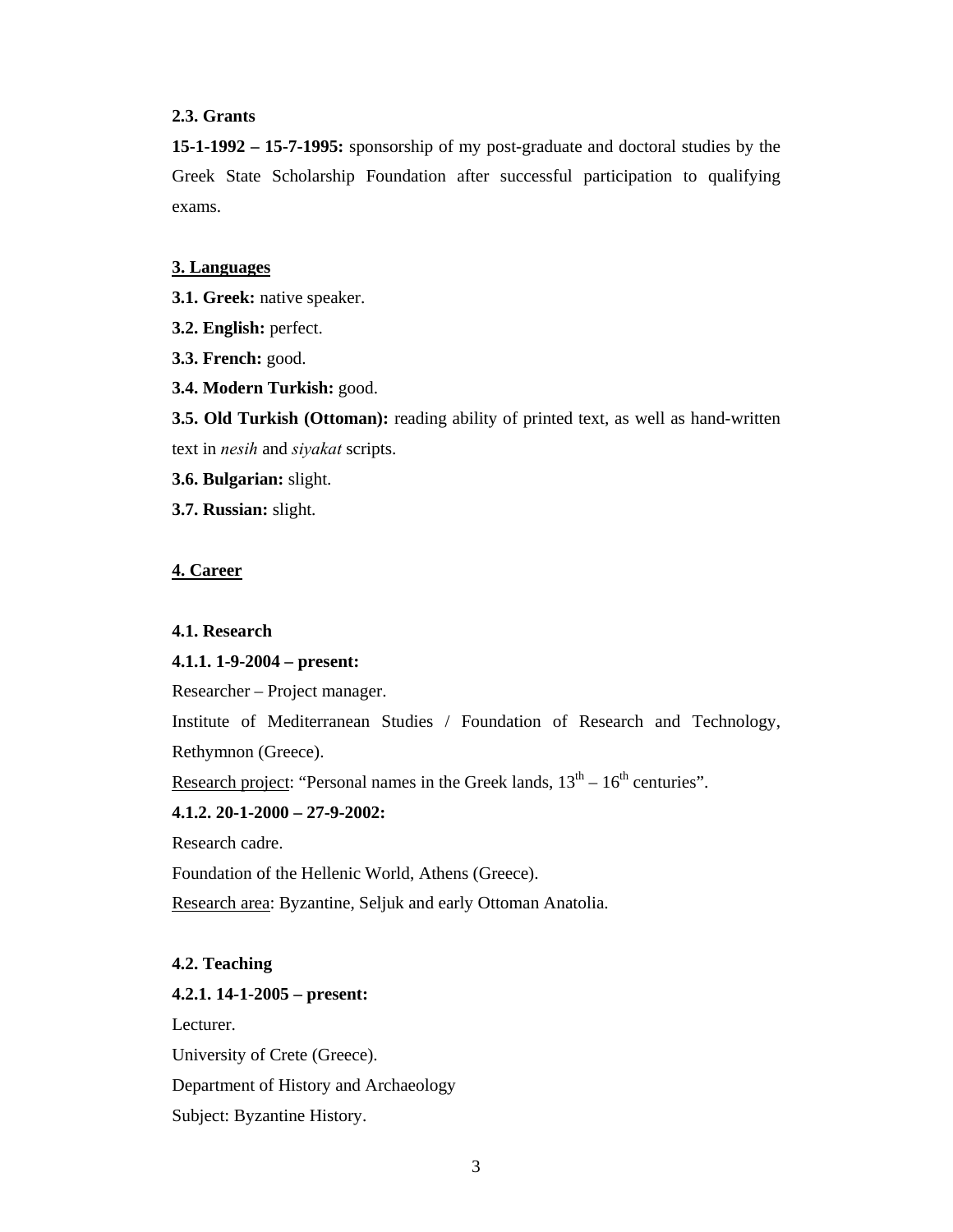#### **4.2.2. 1-3-2002 – 14-1-2005:**

Lecturer on temporary appointment. University of Crete (Greece). Department of History and Archaeology Subject: Byzantine History.

Teaching areas: Political, social and economic history of late Byzantium. Relations between Byzantium, the Muslim world and the Turkic peoples. The transition from the Byzantine to the Ottoman society.

# **4..3. Other**

#### **4-10-1999 – 31-12-1999:**

employed by the  $2<sup>nd</sup>$  directorate of Byzantine antiquities (ministry of culture), Athens, Greece, for surveying the Byzantine and post-byzantine monuments of the islands of Salamis, Aegina, Poros and Spetses.

## **5. Communications - lectures**

# **5.1. International conferences**

**5.1.1.** "Landownership in Southeastern Macedonia in the  $14<sup>th</sup>$  and  $15<sup>th</sup>$  centuries. The Monastic Estates and their Fate during the Early Ottoman Period": *28th Spring Symposium of Byzantine Studies –* Birmingham, 26-29 March 1994.

**5.1.2.** "The Road Network of Western Macedonia in the Middle Ages" [in Greek]: *International Conference of Historical Geography: "Roads and Cross-roads in the Balkans from Antiquity to the European Union"*, Salonica, 25-27 September 1995.

**5.1.3.** "Building-up Authority in the Balkan provinces. The case-study of Macedonia in the 9<sup>th</sup> century":  $30^{th}$  Spring Symposium of Byzantine Studies – Birmingham, 23-26 March 1996.

**5.1.4.** "Questions of the Medieval history of Troezenia" [in Greek]: *1st International Conference of the History and Archeology of the Argo-saronic Gulf*, Poros 26-29 June 1998.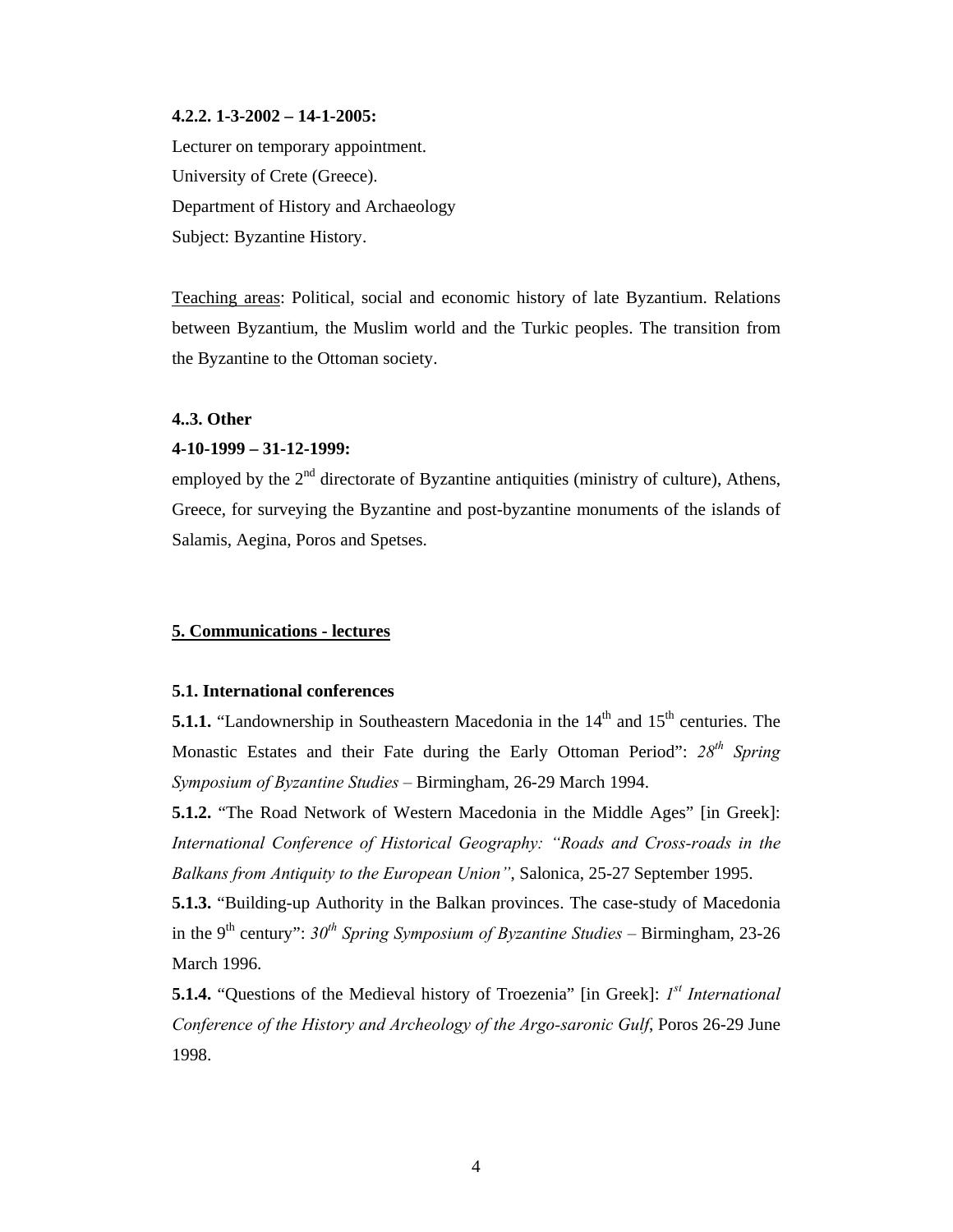**5.1.5.** "Population and economy in the villages of Central Macedonia in the 15<sup>th</sup> century: the case study of Avrat-hisar":  $20<sup>th</sup> International Congress of Byzantine$ *Studies*, Paris 19-26 August 2001.

**5.1.6.** "From Byzantine Chrystoupolis to Modern Kavala: A Study of the History of the Town during the "Obscure" period from the late  $14<sup>th</sup>$  Century to early  $16<sup>th</sup>$ Century" [in Greek]: *1st international conference on Balkan historical studies: "Kavala and the Balkans from antiquity to the present"*, Kavala 20-23 September 2001.

**5.1.7.** "Facets of Continuity and Discontinuity in the Economy and Demography of the Rural Communities (SE Macedonia  $14<sup>th</sup> - 15<sup>th</sup>$  centuries)" [in Greek]: *International conference: "1453, the fall of Constantinople and the transition from the middle ages to the modern era"*, Rethymnon 18-20 October 2002.

**5.1.8.** "Epidaurus, Troezen, Hermionid: A Demographic Study of the Period between the two Venetian Rules (mid  $15<sup>th</sup>$  – early  $18<sup>th</sup>$  centuries)" [in Greek]:  $16<sup>th</sup>$  conference *of history and art: "From the Despotate to the Regno: Morea 1460-1685"*, Monemvasia 5-7 July 2003.

**5.1.9.** "Early Forms of Capitalism in Europe: The Mediterranean Economy from Byzantine to Italian Dominance" [in Greek]: *International Conference: "The Contribution of the Eastern Roman Empire to the Formation of the State in Europe"* organized by the European Public Law Center, Athens 3-5 December 2003.

**5.1.10.** "Lord – peasant Relations in the Late Medieval Balkans: Between the Economic and the Political", *International Medieval Congress*, Leeds, July 2004.

## **5.2. Other**

**5.2.1.** "The Backgound and Conditions for the Development of Medieval Kastoria" [in Greek]: *Daily conference organised by the municipality of Kastoria and the Center for South-east European Studies of Athens*, Kastoria, 26 May 1996.

**5.2.2.** "The Structure and Function of a Mediterranean Balkan Economy (Southeastern Macedonia in the  $14<sup>th</sup>$  and  $15<sup>th</sup>$  centuries)": *Post-graduate seminar of the department of history, University of Birmingham (UK)*, Birmingham 13 February 1997.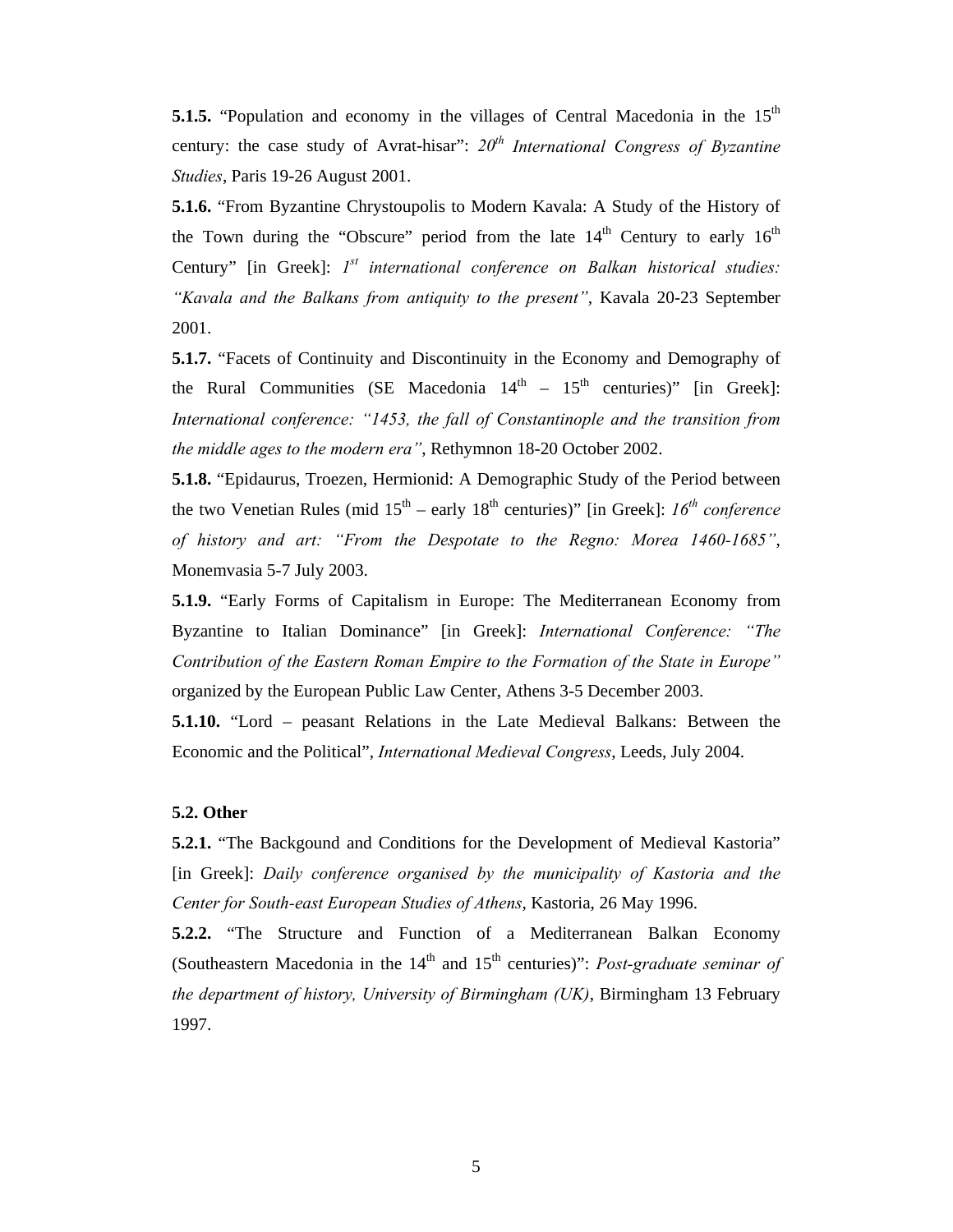**5.2.3.** "Personal Names in 15th – century Serres" [in Greek]: *2nd meeting of Greek and Cypriot byzantinists*, Athens 24-26 September 1999.

**5.2.4.** "The evolution of the features and size of population in Eastern Macedonia from the  $14<sup>th</sup>$  to the early  $16<sup>th</sup>$  century: a comparative analysis based on Byzantine and Ottoman fiscal registers" [in Greek]: *Post-graduate seminar of Turkish studies of the University of Crete, department of History and Archeology*, Rethymnon, Crete 17 April 2000.

**5.2.5.** "A Contribution to the History of the Romanite Jews of Macedonia in the late Middle Ages: The Communities of Zichna and Kastoria" [in Greek]: *22nd Greek historical conference*, Salonica 25-27 May 2001.

**5.2.6.** "Reflections of the character of a people: personal names in fifteenth – century Serres": *Seminar on "Approaches to Ottoman / Greek social history: center and periphery", organised by the University of Princeton and the Historical Archives directorate of Samos*, Samos 12-16 September 2001.

**5.2.7.** "The Demographic Crisis of the Late Middle Ages in the Greek Lands: The Case Study of South-eastern Macedonia  $(14<sup>th</sup> - 15<sup>th</sup> c.)$ " [in Greek]:  $7<sup>th</sup> scientific$ *meeting of the department of History and Archeology of the University of Crete, Agios* Nikolaos April 2002.

**5.2.8.** "The Concept of Decline in the Modern Historiography of the Empire of Trebizond" [in Greek]: *8th scientific meeting of the department of History and Archeology of the University of Crete*, Chersonesos, Crete 11-13 April 2003.

**5.2.9.** "Trade and Politics in the Black Sea, 1200 – 1500" [in Greek]: *Interdepartmental post-graduate seminar of Byzantine Studies of the University of Crete, lecture session: "Venice in the East, 1200-1500"*, Rethymno 22 May 2003.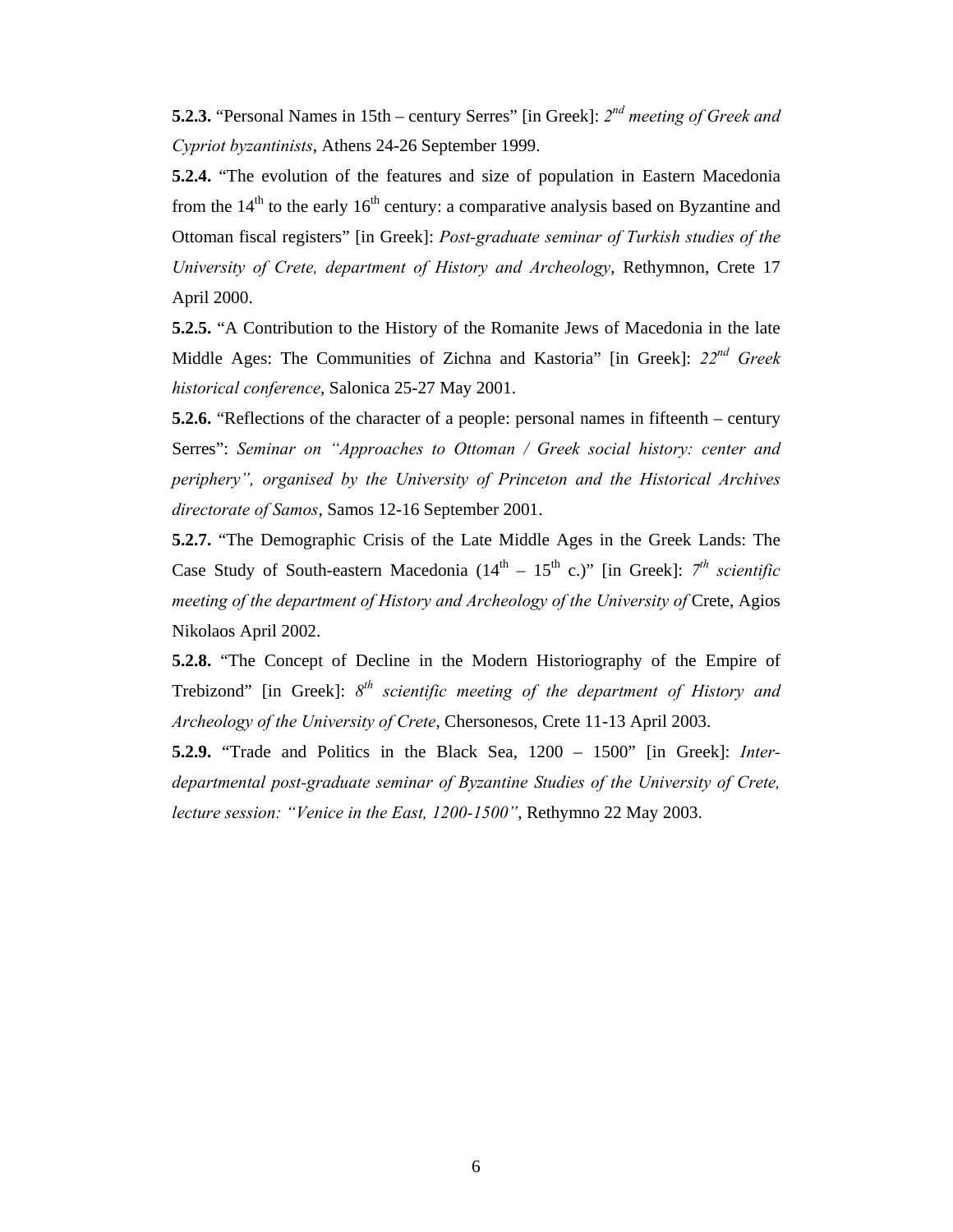## **6. Publications**

#### **6.1. Articles in referred journals**

**6.1.1.** «The Name of Argos Orestikon», *Macedonian Studies*, n.s. XII/1, (Vienna 1995), pp. 43-49.

**6.1.2.** "The Earliest Mention of Prosotsani in the District of Drama (1478/79): A Contribution to the History of Eastern Macedonia in the Early Ottoman Period" [in Greek, with a summary in English], *Ιστορικογεωγραφικά*, 6 (1995-96), pp. 71-81.

**6.1.3.** 'The Demographic Crisis of the Late Middle Ages in the Greek Lands: The Case of Southeastern Macedonia (14<sup>th</sup> – 15<sup>th</sup> centuries)" [in Greek], *Μνήμων* 25 (2003), pp. 9-33.

**6.1.4.** "The Medieval Jewish Communities of Zichna and Kastoria: Documentary Evidence" [in Greek, with a summary in English], *Αριάδνη. Επιστηµονική Επετηρίδα της Φιλοσοφικής Σχολής του Πανεπιστηµίου Κρήτης (Ariadne, Journal of the School of Philosophy of the University of Crete)*, 10 (2004), pp. 85-100.

# **6.2. Conference proceedings**

**6.2.1.** "The Road-network of Western Macedonia in the Middle Ages  $(11<sup>th</sup> - 15<sup>th</sup> c.)$ ", [in Greek with a summary in English] in *Proceedings of the International Conference of Historical Geography: «Roads and Cross-roads in the Balkans from Antiquity to the European Union»*, Salonica 1998, pp. 145-154.

**6.2.2.** "From Byzantine Christoupolis to Modern Kavala: A Study of the History of the Town during the "Obscure" Period from the End of the  $14<sup>th</sup>$  to the Beginning of the  $16<sup>th</sup>$  century" [in Greek], *Proceedings of the*  $1<sup>st</sup>$  *international conference on Balkan historical studies: "Kavala and the Balkans from antiquity to the present" (Kavala 20-23 September 2001)*, Kavala 2004, vol. I, pp. 243-260.

**6.2.3.** "Questions on the Medieval History of Troezenia" [in Greek], forthcoming in *Proceedings of the 1<sup>st</sup> International Conference of the History and Archeology of the Argo-saronic Gulf (Poros 26-29 June 1998)*, 19 type-written pages.

**6.2.4.** "Les registres ottomans les plus anciens comme source pour l' histoire de l' époque byzantine tardive: Le cas des villages de la région de Gynaikokastro (Avret Hisar) en Macédoine méridionale", forthcoming in J. Lefort – J.P. Sodini – C.